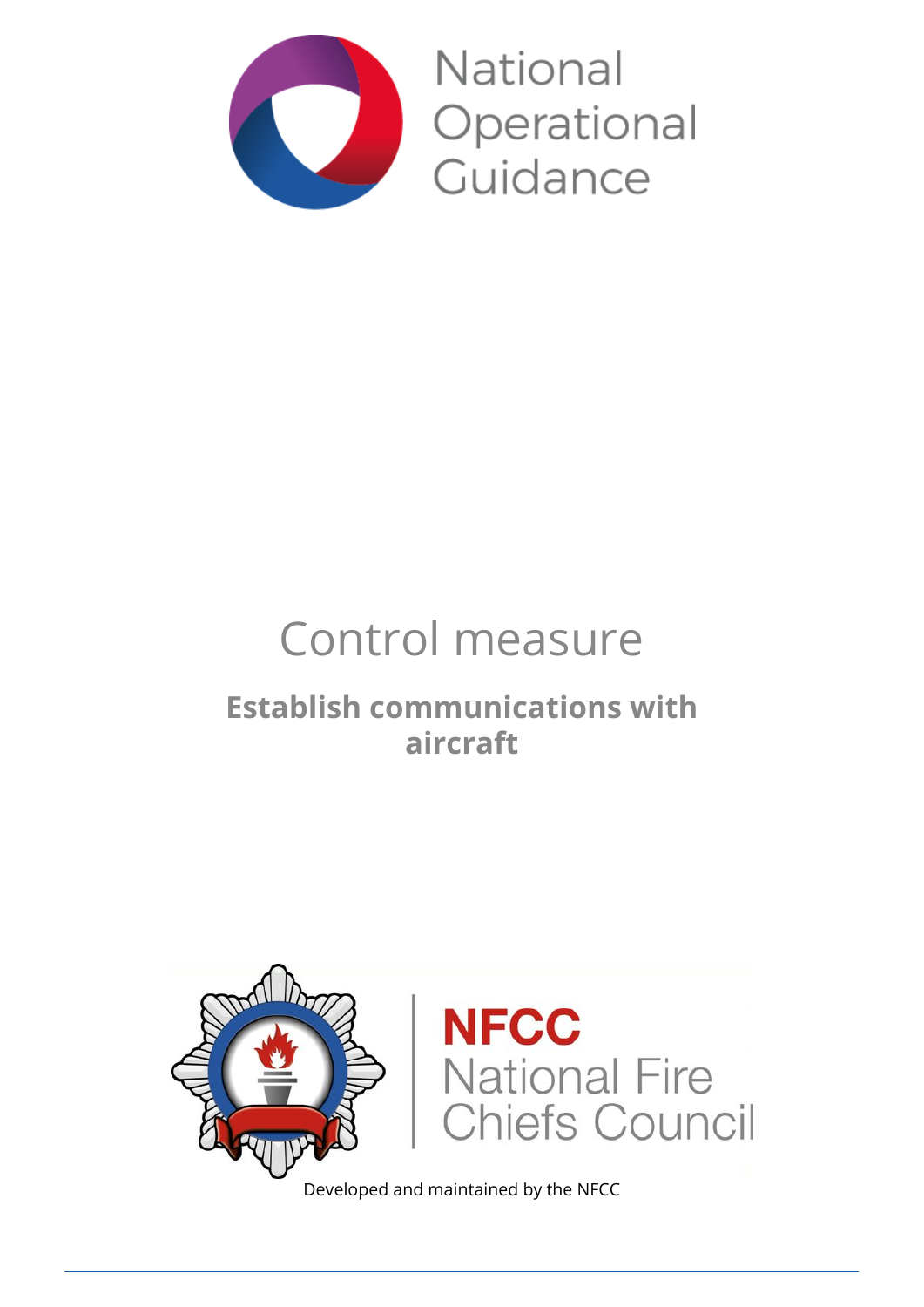



### Contents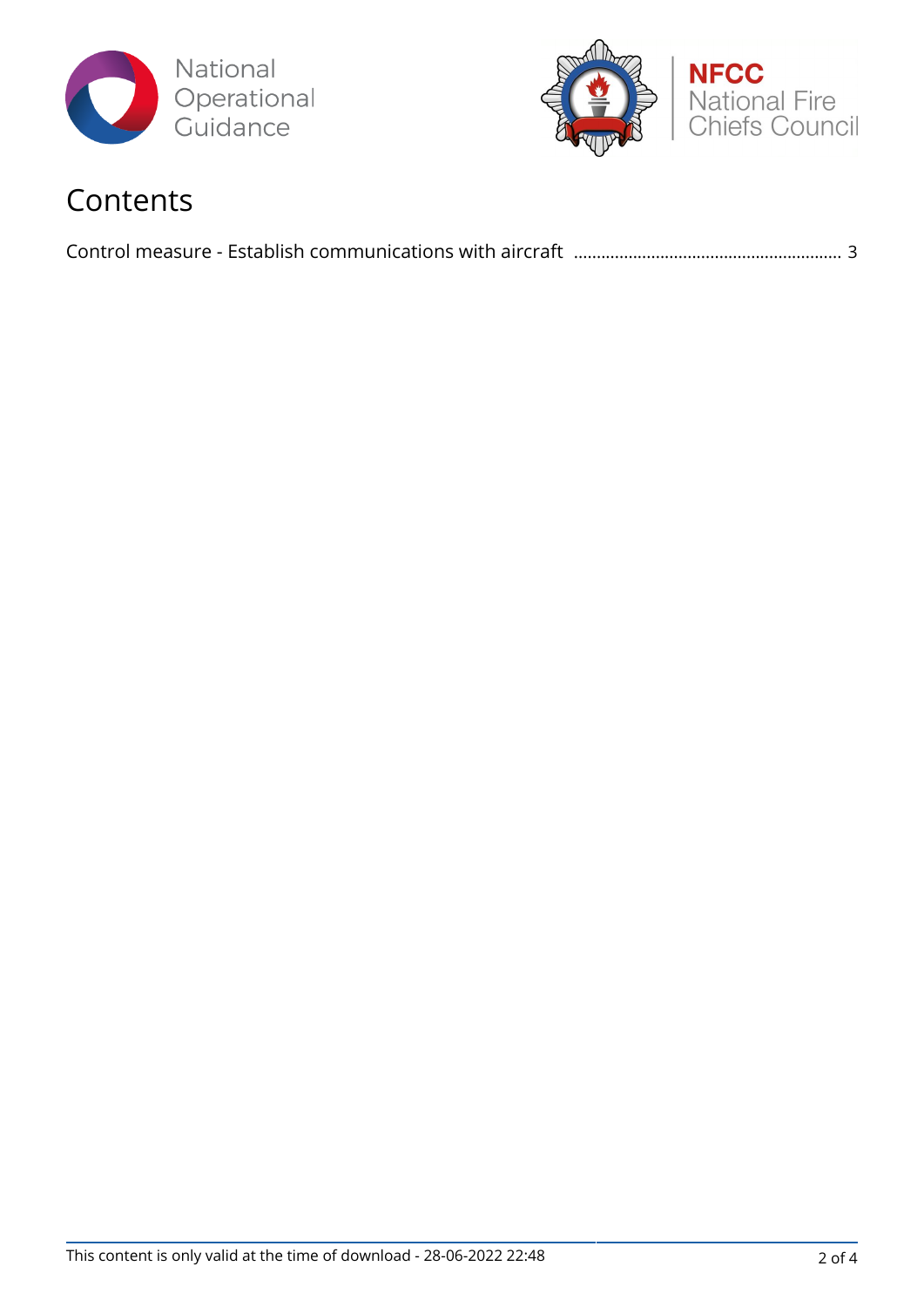



## Control measure - Establish communications with aircraft

### **Control measure knowledge**

Monitoring ground vehicles and aircraft at the incident ground is an essential part of the safe system of work used by the fire and rescue service. When deploying aircraft at a wildfire incident, fire and rescue services must establish effective air-to-ground and air-to-air communications to maintain the safety of all personnel and resources deployed. The success and safety of deploying aircraft at wildfire incidents will largely depend on the support provided by ground resources.

For further information about the effective organisation of the incident ground, refer to National Operational Guidance: [Incident command.](http://www.ukfrs.com/admin/structure/eck/entity/promos/12675) For further information about pre-planning for using aircraft at wildfire incidents, refer to the Scottish Government's [Wildfire Operational Guidance](https://www.ukfrs.com/sites/default/files/2017-09/Fire%20and%20Rescue%20Service%20Wildfire%20Operational%20Guidance.pdf).

If military aircraft are requested and deployed at a wildfire incident, the incident commander or aerial sector commander should establish and maintain effective communications with military liaison personnel.

#### **Strategic actions**

Fire and rescue services should:

- Establish the tactical limitations of any aircraft available
- Complete pre-planning activities to establish air-to-ground and air-to-air communications
- Pre-plan to identify radio channels that can be used for ground-to-air communications at multi-agency incidents
- Consider pre-planning activity to identify suitable water sources for use with fixed-wing aircraft and helicopters

### **Tactical actions**

Incident commanders should:

- Establish and maintain communications between personnel on the ground and aircraft
- Brief pilots and aircraft operators of their task or mission, objectives, and any hazards